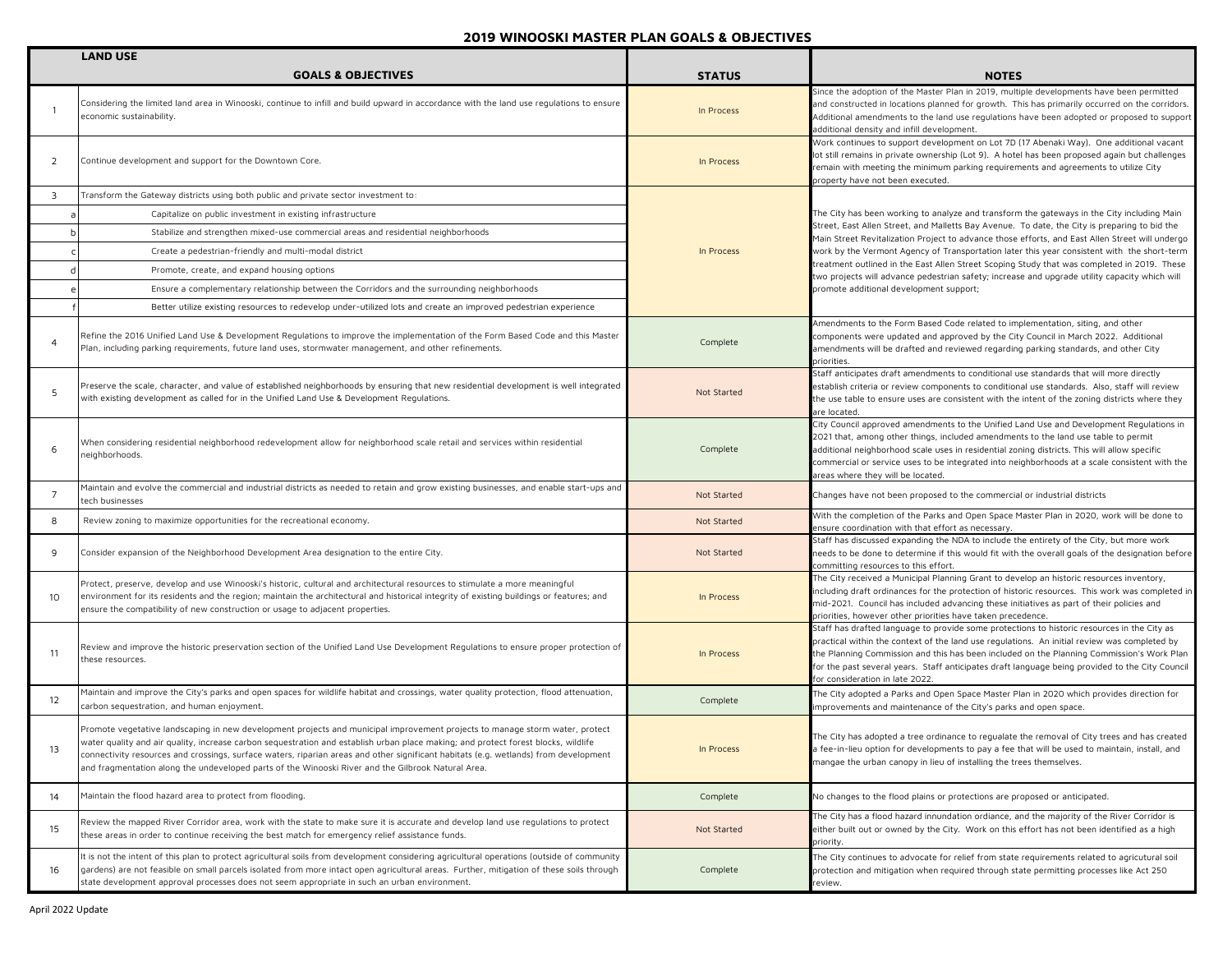|              | <b>ECONOMIC VITALITY</b>                                                                                                                                                                                                                                                                                                                                      |               |                                                                                                                                                                                                                                                                                                                                                                                                                                                                                                                                                 |
|--------------|---------------------------------------------------------------------------------------------------------------------------------------------------------------------------------------------------------------------------------------------------------------------------------------------------------------------------------------------------------------|---------------|-------------------------------------------------------------------------------------------------------------------------------------------------------------------------------------------------------------------------------------------------------------------------------------------------------------------------------------------------------------------------------------------------------------------------------------------------------------------------------------------------------------------------------------------------|
|              | <b>GOALS &amp; OBJECTIVES</b>                                                                                                                                                                                                                                                                                                                                 | <b>STATUS</b> | <b>NOTES</b>                                                                                                                                                                                                                                                                                                                                                                                                                                                                                                                                    |
|              | Referential Documents : Economic Development Plan for the City of Winooski by Camoin Associates                                                                                                                                                                                                                                                               |               |                                                                                                                                                                                                                                                                                                                                                                                                                                                                                                                                                 |
|              | Foster business development, retention and expansion by building on regional assets, local resources, and existing business<br>environment dynamics through promotion of available resources and financing opportunities, advancing networking opportunities and<br>commitment of local resources.                                                            | In Process    | The City continues to support businesses and identify ways to expand opportunities. While the<br>COVID-19 Pandemic impacted many businesses, the City was able to pivot and continue to<br>provide support and offer ways for businesses to continue operations. This included allowing<br>outdoor use space, adding additional courtesy parking spaces, limiting parking enforcement,<br>and offering financial support as available.                                                                                                          |
| 2            | Diversify and enhance services available to existing residents and the business community to address the needs identified in the<br>Economic Development Plan and pursue additional planning initiatives as resources allow.                                                                                                                                  | In Process    | Staff continues to identify ways to support the business community directly, or through other<br>organizations such as Downtown Winooski. A small business loan program was established,<br>and other efforts have been developed to help businesses maintain operations through the<br>COVID-19 Pandemic. Additionally, recent staff changes may provide additional opportunities<br>to implement additional measures of the Economic Development Plan.                                                                                        |
| $\mathbf{a}$ | Maintain, manage, and reinvigorate the city's built and natural environment through implementation of high priority multi-modal<br>projects, coordination of utility upgrades with private investment on the Gateways (such as utility and streetscape improvements on<br>Main Street), and work to utilize the recreation potential of publicly owned lands. | In Process    | The City continues to advance the Main Street Revitalization Plan which will create enhanced<br>streetscapes, add multimodal transportation options, and underground utilities. Additionally,<br>the City completed a full upgrade to the water lines along Hickok Street, including new<br>sidewalks along the entire length of the street, which filled gaps in the network. The City is<br>also actively working to implement the Parks and Open Space Master Plan that was approved<br>in 2020 through trail mapping and park improvements. |
|              | Support initiatives that enhance residents' quality of life, including aspects of housing, health, accessibility and community spirit. See<br>the Housing and Community chapters for more detail.                                                                                                                                                             | In Process    | The City continues to work through the building code office to complete annual inspections of<br>residential uses to ensure safe housing is available for the community. This occurs through<br>annual inspections that ensure all units in the City are inspected at least once in a four year<br>period.                                                                                                                                                                                                                                      |
| 5            | Target economic development resources towards high-priority industries that demonstrate regional and local employment<br>opportunities such as tech-based companies, specialized manufacturing or entertainment and hospitality offerings.                                                                                                                    | In Process    | The City is actively working through public and private partnerships to develop vacant<br>properties in the Downtown Core. This would include hotel development, and the potential for<br>office space to support business growth.                                                                                                                                                                                                                                                                                                              |
| 6            | Utilize Opportunity Zone designation to attract and support start-ups, tech industry and commercial and real estate investment.                                                                                                                                                                                                                               | In Process    | Following the establishment of the Opportunity Zones, staff began to identify ways to utilize<br>this designation in support of business recruitment and real estate development. This was<br>initially sought for potential development in the City, but with the deadline for the program<br>set to end in 2026, the benefits for participating are reduced and therefore may not be useful<br>for investments at this time.                                                                                                                  |
| - 7          | Determine city's budgetary needs based on additional revenue that may be realized by the end of TIF period in 2025 and identify<br>programs that may be supported by this additional revenue.                                                                                                                                                                 | In Process    | The City is working to solicit input from the community on ways to not only utilize funds from<br>the TIF, but also funds through the American Rescue Plan Act (ARPA) that have been made<br>available in the wake of the COVID-19 Pandemic. The City has also establish an Finance<br>Commission to review and provide policy guidance on how the City can best utilize available<br>funds.                                                                                                                                                    |
| 8            | Establish and implement a wayfinding plan to encourage those driving through to stay and visit the City's restaurants, bars, parks and<br>cultural offerings.                                                                                                                                                                                                 | Complete      | The wayfinding plan has been completed. Signs are being fabricated and locations around the<br>City have been identified for installation.                                                                                                                                                                                                                                                                                                                                                                                                      |
| q            | Pursue an Arts/Cultural District as described in the Economic Development Plan.                                                                                                                                                                                                                                                                               | Not Started   | Changes in Council priorities have delayed the start of this action. A new timeframe will be<br>established by City Council during their annual policy and priority setting retreat.                                                                                                                                                                                                                                                                                                                                                            |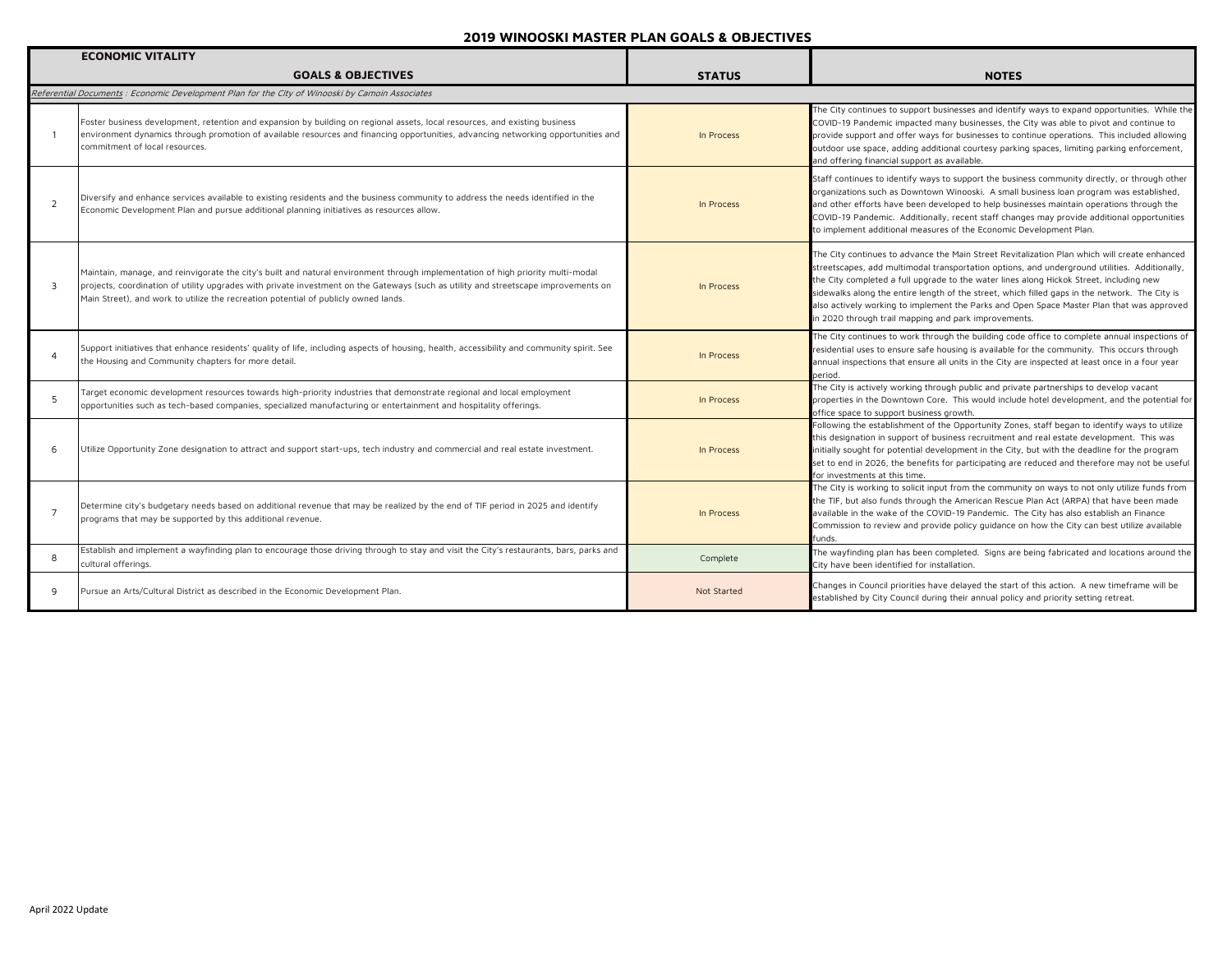|                 | <b>MUNICIPAL INFRASTRUCTURE</b>                                                                                                                                                                                                                                                     |               |                                                                                                                                                                                                                                                                                                                                                                                                                                                                                                  |
|-----------------|-------------------------------------------------------------------------------------------------------------------------------------------------------------------------------------------------------------------------------------------------------------------------------------|---------------|--------------------------------------------------------------------------------------------------------------------------------------------------------------------------------------------------------------------------------------------------------------------------------------------------------------------------------------------------------------------------------------------------------------------------------------------------------------------------------------------------|
|                 | <b>GOALS &amp; OBJECTIVES</b>                                                                                                                                                                                                                                                       | <b>STATUS</b> | <b>NOTES</b>                                                                                                                                                                                                                                                                                                                                                                                                                                                                                     |
|                 | Referential Documents : Winooski Transportation Master Plan by VHB; Downtown Parking Plan by Desman Design Management; All-Hazards Mitigation Plan; Winooski Main Street Revitalization Project by VHB; Enhanced Energy Supple                                                      |               |                                                                                                                                                                                                                                                                                                                                                                                                                                                                                                  |
| $\overline{1}$  | Utilize technology/data collection to better manage city infrastructure, preserve and maintain the existing city infrastructure system,<br>and utilize technology/data collection to inform this work.                                                                              | Complete      | The City has acquired new technology, including ArcGIS, which allows more accurate and<br>direct management of the City's assets. The City has also installed GPS units on specific<br>vehicles such as plow trucks to ensure all roads are being maintained. This will also allow the<br>City to evaluate and make improvements on specific routes to improve productivity and<br>efficiency.                                                                                                   |
| 2               | Increase opportunities for stormwater treatment through low impact development (e.g. reduce impervious surfaces and stormwater<br>disconnection) and green stormwater infrastructure (e.g. planter boxes, rain gardens and green roofs) practices.                                  | In Process    | The City continues to work with the development community to identify opportunities for<br>stormwater controls to be incorporated on-site, such as underground attenuation chambers,<br>rain gardens, or other landscape treatments to address stormwater as appropriate.                                                                                                                                                                                                                        |
| 3               | Provide reliable and safe services, clean water, treated wastewater and stormwater management.                                                                                                                                                                                      | In Process    | The City continues to provide clean drinking water through the Champlain Water District,<br>wastewater treatment through the City's pollution control facility, and stormwater<br>management through a Municipal Separate Storm Sewer System. Upgrades to these systems<br>are continually being planned and engineered as resources and funding allows; or as issues<br>arise that necessitate upgrades.                                                                                        |
| $\overline{4}$  | Improve and maintain streets and sidewalks for safety and convenience for all users at all times of the year. Every street in the City<br>will have at least one sidewalk starting with the priority segments identified in the Transportation Master Plan.                         | In Process    | The City continues to review and evaluate gaps in the sidewalk network consistent with the<br>Fransportation Master Plan. As noted above, Hickok Street now has a sidewalk along the<br>complete length, and staff is pursuing funding to install sidewalks in other locations such as<br>Manseau Street; and widen sidewalks in other areas such as Main Street.                                                                                                                                |
| 5               | Pursue and support renewable energy generation, efficiency and weatherization programs, and electrification of the transportation<br>fleet with the community and in line with the State's Comprehensive Energy Plan goals.                                                         | In Process    | While the City does have several electric vehicles in the fleet, additional work on generation<br>of electricity has not started. With that said, the City has been permitting individual solar<br>generation systems in the City, and amendments have been made to land use regulations to<br>incentivize building efficiency to support weatherization and similar measures to promote<br>energy efficiency.                                                                                   |
| 6               | Maintain a healthy and diverse urban forest.                                                                                                                                                                                                                                        | Complete      | The City has adopted a tree ordinance to maintain and preserve the urban canopy, and a fee-<br>in-lieu policy has been adopted to allow developers to pay into a fund that will maintain and<br>expand the urban forest in-lieu of installing street trees in locations that may not currently be<br>able to support the growth and development of trees due to size or soil constraints.                                                                                                        |
| $\overline{7}$  | Maintain safe, connected, and accessible natural areas as an asset for wildlife, flood resiliency, recreation and community connection<br>to the environment.                                                                                                                       | In Process    | A Parks and Open Space Master Plan was adopted in 2020 that outlines actions to maintain<br>and protect the City's natural areas, including mapping of trails and integration of active<br>spaces. Staff is also pursuing funding through the Chittenden County Regional Planning<br>Commission to develop a bicycle and pedestrian master plan to identify safe and convenient<br>connections between the City's neighborhoods and public spaces, such as parks or municipal<br>facilities.     |
| 8               | Enhance pedestrian, bicycle, and vehicular connectivity within Winooski and to adjacent towns, starting with priorities identified in the<br>Transportation Master Plan. Improve transit access frequency and reliability.                                                          | Complete      | The City completed and East Allen Street Scoping Study in 2019 that includes additional<br>amenities and infrastructure along East Allen Street to finalize a connection between<br>Downtown Winooski and the Town of Colchester utilizing the existing multi-use path. The City<br>is also supporting the conversion of Exit 16 to a Double Diverging Diamond interchange, that<br>will include safe connections for bicycles and pedestrians through that area into the Town of<br>Colchester. |
| 9               | Work to implement high priority programs of the parking plan and the transportation master plan related to parking and parking<br>management to mitigate parking demand by promoting alternative modes of transportation and initiatives to better manage public<br>parking assets. | Complete      | The City received funding through the Chittenden County Regional Planning Commission to<br>develop a Parking Inventory, Analysis, and Management Plan. The final draft was completed<br>in February 2022, and it is anticipated that Council will approve this plan before the end of FY<br>2022.                                                                                                                                                                                                |
| 10 <sup>°</sup> | Coordinate utility improvements in conjunction with municipal infrastructure improvement projects to add green spaces and<br>underground utilities when possible.                                                                                                                   | In Process    | As the City plans for infrastructure improvements, evaluations of the underlying infrastructure<br>is also completed. This is done in order to coordinate any upgrades to underground utilities<br>when major infrastructure improvements are planned. The City is constantly evaluating these<br>systems for cost savings and efficiencies when possible.                                                                                                                                       |
| 11              | Support access to the best telecommunication services for the benefit of tech businesses and residents.                                                                                                                                                                             | In Process    | The City continues to work with telecommunication providers to expand access in the City<br>when opportunities exist.                                                                                                                                                                                                                                                                                                                                                                            |
| 12              | Identify, preserve and retain the City's historic buildings and resources.                                                                                                                                                                                                          | Complete      | The City received funding through a Municipal Planning Grant to develop a historic resources<br>inventory, including draft guidance for protection of historic structures. This information was<br>presented to City Council in 2021 and is awaiting further direction for implementation by<br>Council.                                                                                                                                                                                         |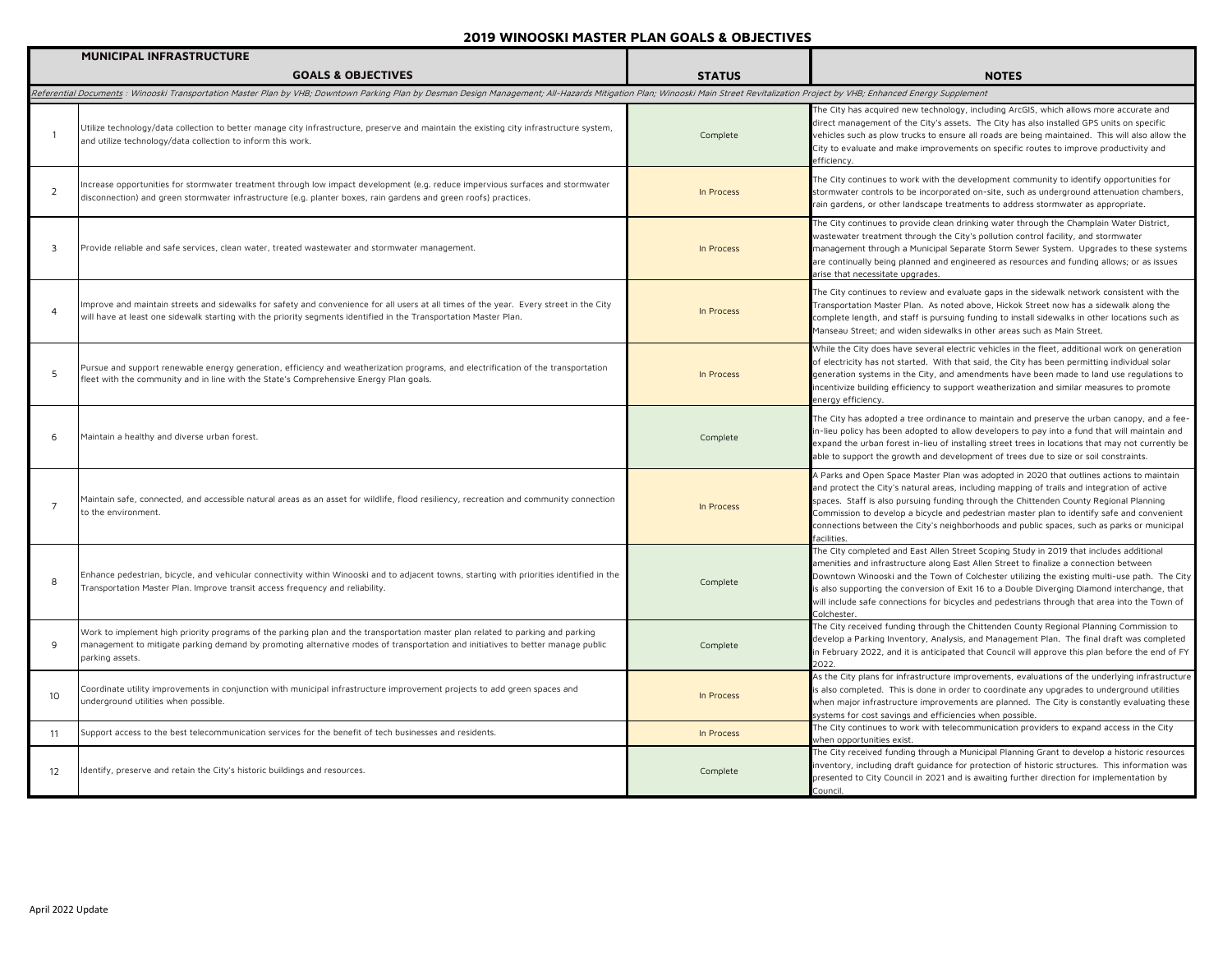|                 | SAFE, HEALTHY, CONNECTED PEOPLE                                                                                                                                                                                                                                                                                                                                                                                                                                                                |               |                                                                                                                                                                                                                                                                                                                                                                                                                                                                           |
|-----------------|------------------------------------------------------------------------------------------------------------------------------------------------------------------------------------------------------------------------------------------------------------------------------------------------------------------------------------------------------------------------------------------------------------------------------------------------------------------------------------------------|---------------|---------------------------------------------------------------------------------------------------------------------------------------------------------------------------------------------------------------------------------------------------------------------------------------------------------------------------------------------------------------------------------------------------------------------------------------------------------------------------|
|                 | <b>GOALS &amp; OBJECTIVES</b>                                                                                                                                                                                                                                                                                                                                                                                                                                                                  | <b>STATUS</b> | <b>NOTES</b>                                                                                                                                                                                                                                                                                                                                                                                                                                                              |
|                 | Referential Documents : Police Department Strategic Plan; Winooski School District Continuous Improvement Plan; Winooski School District & City of Winooski MOU                                                                                                                                                                                                                                                                                                                                |               |                                                                                                                                                                                                                                                                                                                                                                                                                                                                           |
|                 | Maintain and establish safe and inviting walkable connections throughout the City and to neighboring communities with sidewalks,<br>crosswalks, greenways and streetscape amenities (wayfinding, street trees, sitting areas, lighting).                                                                                                                                                                                                                                                       | In Process    | See Municipal Infrastructure Item 9.                                                                                                                                                                                                                                                                                                                                                                                                                                      |
| $\overline{2}$  | Maintain a vibrant, healthy urban forest in all parts of the City.                                                                                                                                                                                                                                                                                                                                                                                                                             | Complete      | See Municipal Infrastructure Item 6.                                                                                                                                                                                                                                                                                                                                                                                                                                      |
| $\overline{3}$  | Maintain and improve the City's parks, natural areas and facilities for exercise and recreation opportunities for all ages and to achieve<br>a goal of having all Winooski residents within an easily accessible 10 minute walk of a high quality park or natural area through<br>development of a Parks and Open Space Master Plan of current and future facilities (including wayfinding, locations for dog owners,<br>programs, etc.).                                                      | In Process    | The City continues to seek funding to make improvements in the City's parks. Specifically, FY<br>2023 includes funding to prepare design documents for the West Allen Street Park. Staff has<br>also done data collection for trails at Casavant Natural Area, Gilbrook Natural Area, Memorial<br>Park, and Landry Park.                                                                                                                                                  |
| $\overline{4}$  | Implement the recommendations from the branding study to improve tourism opportunities in the City.                                                                                                                                                                                                                                                                                                                                                                                            | Complete      | The City has adopted the updated branding and it is being implemented in all aspects of the                                                                                                                                                                                                                                                                                                                                                                               |
| 5               | All students will graduate from the Winooski School District (WSD) college and career ready at a cost supported by a majority of the<br>Winooski community. WSD students will lead healthy, productive and successful lives and engage with their local and global<br>community.                                                                                                                                                                                                               | In Process    | To the extent possible, the City continues to support the school district through partnerships,<br>staff resources, and programming.                                                                                                                                                                                                                                                                                                                                      |
| 6               | Winooski residents will have access to affordable, adequate food resources that allow them to make healthy, culturally-responsive<br>eating choices.                                                                                                                                                                                                                                                                                                                                           | In Process    | The City continues to support the Winooski Food Shelf and ensure residents have access to<br>iffordable food choices.                                                                                                                                                                                                                                                                                                                                                     |
| $\overline{7}$  | Winooski will partner with local healthcare providers to support improved access to healthcare services, while also supporting health<br>promotion and education initiatives that promote improved well-being for Winooski residents (i.e. "complete streets", smoke free<br>zones), and support for local health resources.                                                                                                                                                                   | In Process    | The City continues to support the Community Health Centers of Vermont through leased space<br>at the O'Brien Community Center. In addition, the Main Street Revitalization Project will<br>include widened sidewalks, and a protected bicycle lane on the eastern side of the roadway.<br>The City is also actively seeking funding to support development of sidewalks, multi-use<br>paths, and similar infrastructure to expand the transportation options in the City. |
| 8               | Winooski residents (and their loved ones) who are struggling with mental health issues, substance use or abuse will have access to the<br>comprehensive supports necessary to address their use, and will be able to access those services with dignity. Our community will also<br>focus on substance use prevention efforts.                                                                                                                                                                 | In Process    | The City continues to support organizations such as the Winooski Partnership for Prevention<br>that are working to address substance abuse in the Community.                                                                                                                                                                                                                                                                                                              |
| 9               | Continue to retain and manage the O'Brien Community Center as a hub for various human and social service resources, while seeking<br>to increase on site programming and make improvements and developments that maximize use of the 32 Malletts Bay Ave property.                                                                                                                                                                                                                             | Complete      | The City continues to maintain the O'Brien Community Center as a hub for programming and<br>esources in the City. In addition, the City partnered with the Champlain Housing Trust to<br>develop 20 affordable residential units on a portion of the property, thereby maximizing the<br>use of the land in front of the OCC.                                                                                                                                             |
| 10 <sup>°</sup> | Focus on enhancing the Library facility to enable increased programming, public gathering space, expanded circulation materials<br>(including non-literary resources), and opportunities to learn. Improve promotion and way-finding to encourage more Winooski<br>residents and visitors to use the Public Library.                                                                                                                                                                           | In Process    | The Library has been working to increase programming and access, especially during the<br>COVID-19 Pandemic. The library remains a valued community resource that continues to<br>support Winooski residents.                                                                                                                                                                                                                                                             |
| 11              | Conduct routine assessments of the community's programming interests and needs (including public feedback, analysis of changing<br>demographics, and trends in recreation), and use the results to develop a responsive and diverse slate of year-round program<br>offerings including expansion of programs through public and private partnerships, and focus on increased water safety and aquatics<br>programming (through restoration of Myers Pool or partnerships with other agencies). | Complete      | A community survey regarding recreational program was done prior to the completion of the<br>master plan, and a survey was done, including additional outreach, during the Parks and Open<br>Space Master Planning process. In addition, the City regularly reviews program offerings<br>annual to ensure the community's needs and interests are being met, and that duplication of<br>efforts and resources is minimized.                                               |
| 12              | Ensure that Winooski residents have access to high-quality, affordable childcare options for infant, toddler, pre-school aged and<br>school-aged children.                                                                                                                                                                                                                                                                                                                                     | In Process    | To the extent possible, the City continues to identify ways to expand childcare options. A<br>recent change to the City's land use regulations provides the ability for childcare to be<br>included in more zoning districts, however the offerings are still limited.                                                                                                                                                                                                    |
| 13              | Winooski Seniors (55+) will have access (including transportation services) to programs, resources, and places to gather that empower<br>them for personal independence, healthy aging, social connection, and life-long learning.                                                                                                                                                                                                                                                             | Complete      | The Winooski Senior Center continues to be a space where seniors can gather and take part in<br>age specific programming and social activities.                                                                                                                                                                                                                                                                                                                           |
| 14              | Improve transportation services for all to enable independence, social connection, and access to necessary services.                                                                                                                                                                                                                                                                                                                                                                           | In Process    | The City continues to support Green Mountain Transit and other transit options that serve the                                                                                                                                                                                                                                                                                                                                                                             |
| 15              | Improve the City's website and continue to grow an on-line presence to tell the story of the City and provide the residents with<br>convenient access to the resources they need.                                                                                                                                                                                                                                                                                                              | Complete      | The City conducted a complete update to the website, including branding to provide more<br>information and access to the community and beyond regarding City programming,<br>equlations, and online bill payment.                                                                                                                                                                                                                                                         |
| 16              | Establish opportunities for City officials (elected, appointed and staff) to spend time developing and cultivating relationships with a<br>diverse set of our community.                                                                                                                                                                                                                                                                                                                       | In Process    | The City has budgeted funds to allow elected officials, appointed officials, and staff to<br>participate in activities and trainings to expand awareness, and increase access to the<br>community. The COVID-19 Pandemic has curtailed some of these efforts as social distancing<br>and in-person meetings have been limited, however it is anticipated that these efforts will<br>begin again when conditions allow.                                                    |
| 17              | Continue volunteer recruitment and management efforts, with hopes of maximizing the City's strong human capital.                                                                                                                                                                                                                                                                                                                                                                               | In Process    | The City continually seeks support from volunteers to participate in all aspects of City<br>operations and governance.                                                                                                                                                                                                                                                                                                                                                    |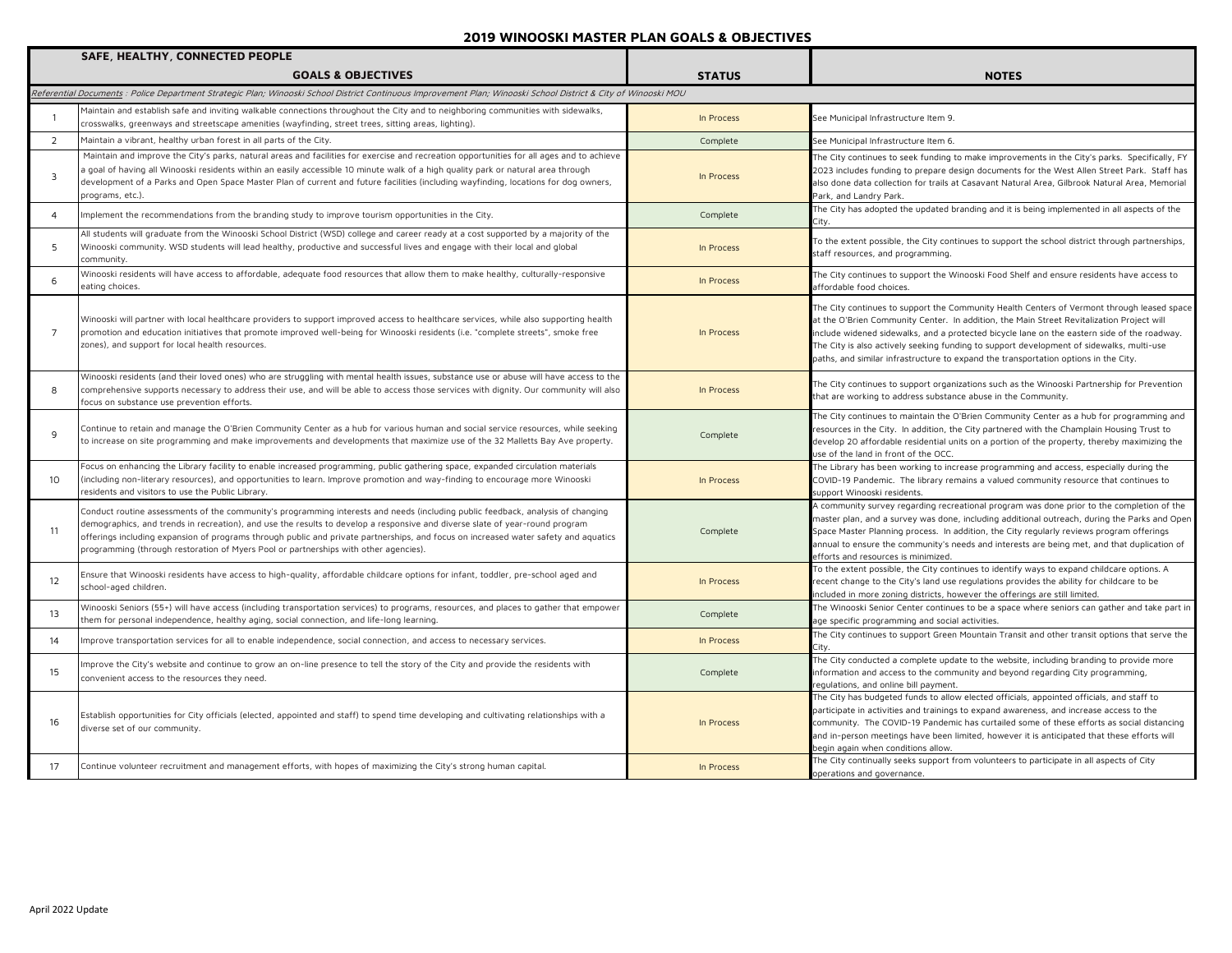|    | SAFE, HEALTHY, CONNECTED PEOPLE                                                                                                                                       |               |                                                                                                                                                                                                                                                                                                                      |
|----|-----------------------------------------------------------------------------------------------------------------------------------------------------------------------|---------------|----------------------------------------------------------------------------------------------------------------------------------------------------------------------------------------------------------------------------------------------------------------------------------------------------------------------|
|    | <b>GOALS &amp; OBJECTIVES</b>                                                                                                                                         | <b>STATUS</b> | <b>NOTES</b>                                                                                                                                                                                                                                                                                                         |
| 18 | Continue to find ways to make Winooski's Municipal Government open, accessible, representative, and participatory (such as<br>opportunities to serve on Commissions). | In Process    | The City continues to explore ways to expand participation on boards and commissions to<br>include a more diverse membership representative of the community. An equity audit is being<br>finalized which should include quidance to increase participation.                                                         |
| 19 | Ensure adequate staffing, training and equipment needed for community policing, fire protection and code enforcement to meet the<br>growing needs of the city.        | In Process    | The City consistently seeks funding, and identifies training opportunities to ensure staff has<br>the most up-to-date tools and methods to ensure the City remains safe. As an example, the<br>voters agreed to allow the City to borrow funds to purchase a new 100 foot ladder truck for<br>the fire department.   |
| 20 | Continue current mutual aid and partnership agreements for other safety services like rescue; and explore making Winooski Dispatch a<br>regional partner.             | Complete      | The City maintains its mutual aid agreements and is participating in efforts to finalize regional<br>dispatch.                                                                                                                                                                                                       |
|    | Foster the development of neighborhood identities.                                                                                                                    | Not Started   | While discussions on neighborhood identities occurred during the development of the master<br>plan, this effort has not moved forward. Given Winooski's small geography, identifying<br>specific neighborhoods has proved challenging since the entire City sometimes functions as<br>one neighborhood.              |
| 22 | Increase gender and racial diversity on Staff and Boards to more accurately match the gender and racial make-up of Winooski<br>residents.                             | In process    | The City has hired a Director of Equity, and is finalizing an Equity Audit for the City. This work<br>will provide the basis for continuing to evaluate and improve processes to ensure the City's<br>staff, boards, and commissions are consistent with the gender and racial diversity of the City's<br>residents. |